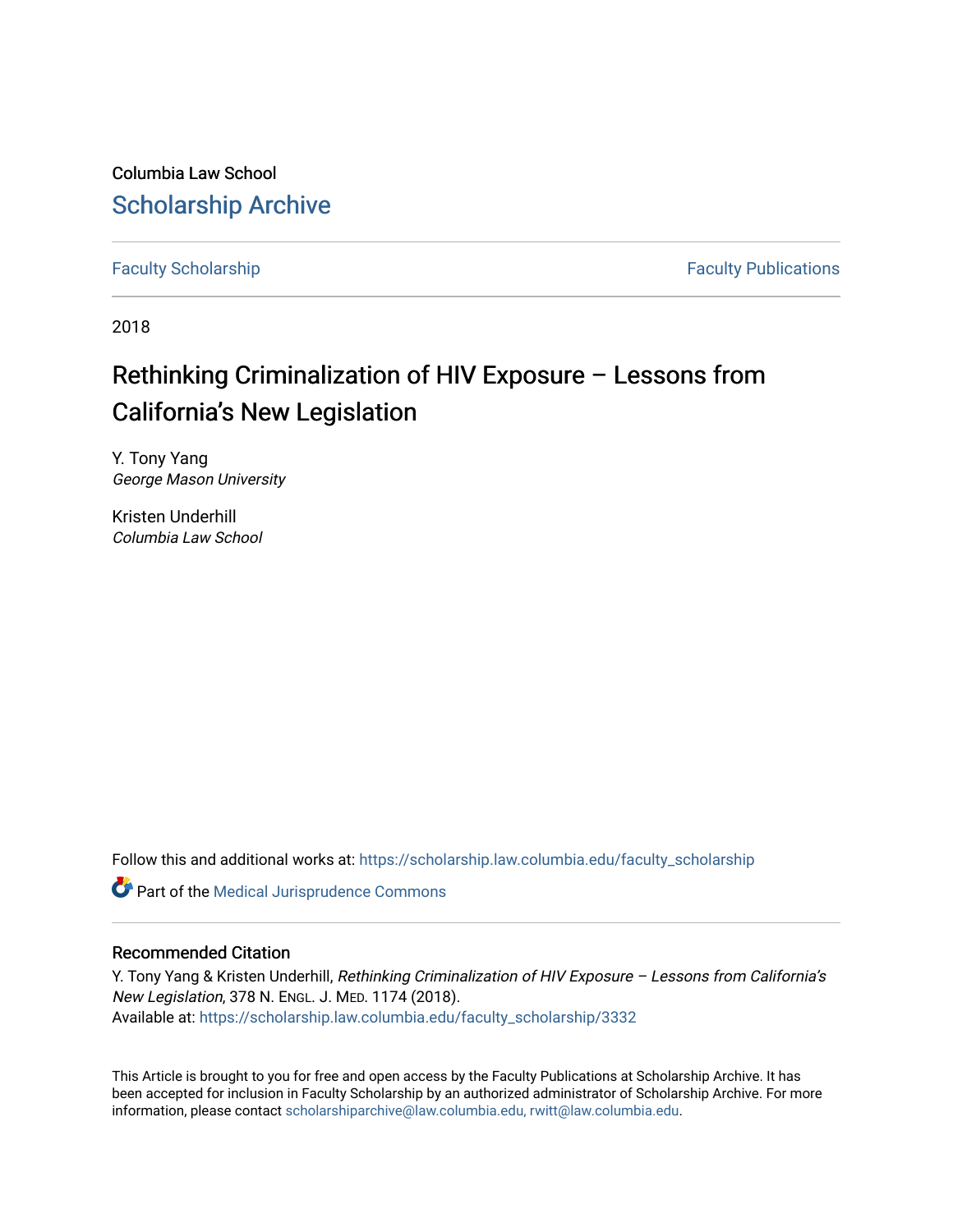Disclosure forms provided by the author are available at NEJM.org.

From the Heilbrunn Department of Population and Family Health and the Columbia Center for Children's Environmental Health, Mailman School of Public Health, Columbia University, New York.

**1.** Slotkin TA, Seidler FJ. Comparative developmental neurotoxicity of organophosphates in vivo: transcriptional responses of pathways for brain cell development, cell signaling, cytotoxicity and neurotransmitter systems. Brain Res Bull 2007;72:232-74.

**2.** Rauh V, Arunajadai S, Horton M, et al. Seven-year neurodevelopmental scores and prenatal exposure to chlorpyrifos, a common agricultural pesticide. Environ Health Perspect 2011;119:1196-201.

**3.** Rauh VA, Perera FP, Horton MK, et al. Brain anomalies in children exposed prenatally to a common organophosphate pesticide. Proc Natl Acad Sci U S A 2012;109:7871-6.

**4.** Bellinger DC. A strategy for comparing

the contributions of environmental chemicals and other risk factors to neurodevelopment of children. Environ Health Perspect 2012;120:501-7.

**5.** Silver MK, Shao J, Zhu B, et al. Prenatal naled and chlorpyrifos exposure is associated with deficits in infant motor function in a cohort of Chinese infants. Environ Int 2017;106:248-56.

**DOI: 10.1056/NEJMp1716809** *Copyright © 2018 Massachusetts Medical Society.* 

## **Rethinking Criminalization of HIV Exposure — Lessons from California's New Legislation**

Y. Tony Yang, Sc.D., LL.M., M.P.H., and Kristen Underhill, J.D., D.Phil.

Laws that criminalize certain<br>
behaviors on the basis of the person's HIV status have long been challenged as ineffective prevention measures that harm public health. They are nevertheless widespread: according to the Center for HIV Law and Policy, 34 states have HIV-specific criminal statutes, and 23 have applied more general laws (e.g., against assault with a deadly weapon) in order to criminalize HIV exposure. Most of these laws don't reflect current evidence regarding protective factors such as antiretroviral treatment (ART), and many encompass behaviors that carry negligible risk.

California is now breaking from these precedents. In October 2017, Governor Jerry Brown signed SB 239, which reduces the criminal charges associated with exposing a sexual partner to HIV without disclosing one's HIV status. In place of former felony charges, California will impose misdemeanor charges that carry a maximum of 6 months of jail time and will reserve penalties for intentional disease transmission. The law also repeals felony charges for solicitation (prostitution) by people who have tested positive for HIV, and it decriminalizes their donation of blood or tissue.

The strongest arguments for criminalizing HIV exposure emphasize two functions of criminal law: retribution and deterrence. But emerging evidence casts doubt on both those justifications. The justification for criminalizing HIV exposure for the purpose of retribution is that such behavior is morally blameworthy. If we follow this rationale, the defendant's state of mind is important. Most HIVspecific statutes, however, omit intent to infect as a condition of the offense — simply being aware of one's HIV status is enough to warrant a penalty. Such laws also do little to differentiate among reasons for nondisclosure (e.g., fears of partner violence, or economic necessity for sex workers), and they often impose heavy penalties for conduct that poses slim risks of infection or about which there is substantial moral ambiguity.<sup>1</sup> Retribution is particularly inappropriate for behaviors that have virtually no capacity to transmit infection, and prevention tools for HIV-positive people (e.g., ART) have reclassified many activities as lower risk.

Evidence also indicates that penalties associated with HIVspecific statutes are unevenly imposed on the basis of race and sex. In California, for example, black and Latino people compose half the population of people with HIV but two thirds of defendants in HIV-criminalization cases; black women, in particular, account for only 4% of the state's HIVpositive population but 21% of these cases.<sup>2</sup> Moreover, among people arrested for HIV-related crimes, white men were released and not charged in 61% of incidents, as compared with 44% of incidents for black women, 39% for white women, and 38% for black men. Discriminatory enforcement of HIV-criminalization statutes compounds injustices based on race, sex, and socioeconomic status, and it undermines the retributivist rationale for HIV criminalization.

Judged against the goal of deterrence, HIV-specific statutes haven't been successful, and they may detract from more effective prevention efforts such as advances in treatment and blood-supply screening. Past analyses have found that neither the presence of an HIV-criminalization statute nor people's awareness of it affects their views regarding responsibility for HIV transmission.<sup>1</sup> These statutes therefore may not affect moral calculations for people mak-

n engl j med 378;13 nejm.org March 29, 2018

The New England Journal of Medicine

Downloaded from nejm.org at COLUMBIA UNIV HEALTH SCIENCES LIB on May 10, 2022. For personal use only. No other uses without permission.

Copyright © 2018 Massachusetts Medical Society. All rights reserved.